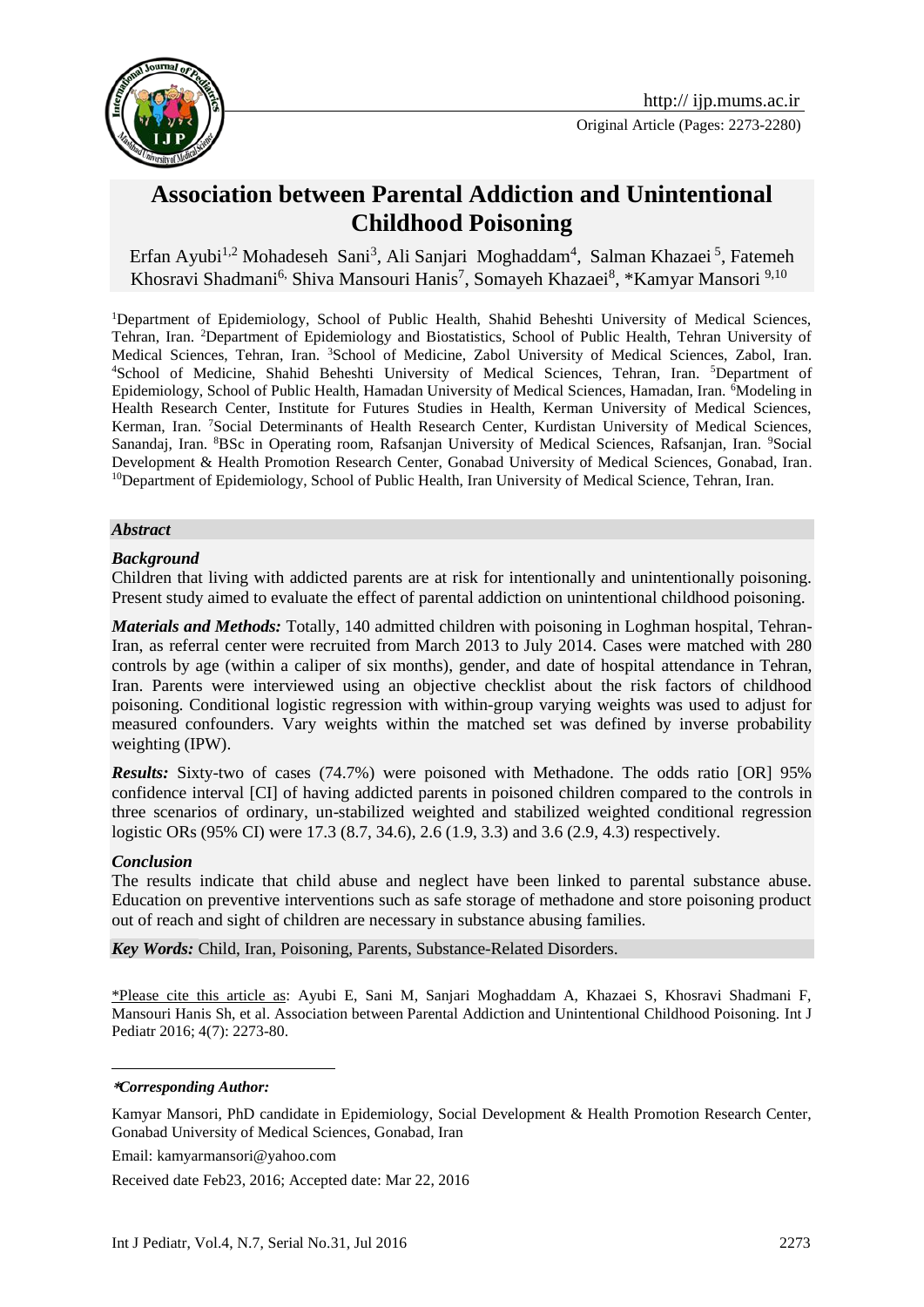#### **1- INTRODUCTION**

Poisoning is one of the most important injuries, which mostly occurs during childhood. Statistics showed poisoning is the fourth reason of death among injuries [\(1\)](#page-6-0). In high income countries, incidence of unintentional poisoning is 429.4 per 1000 children [\(2\)](#page-6-1) in addition, in low and middle income countries unintentional childhood poisoning were 1.6/100,000 and 1.7/100,000 children, respectively [\(3\)](#page-6-2). It is estimated that mortality rate of poisoning in children in low and middle income countries in EMRO region is 1.6 per 100,000 children [\(3\)](#page-6-2). The conducted studies in Iran showed that the incidence of unintentionally childhood poisoning is considerable. Most cases of poisoning were occurred in boys and among children under five years and they were as result of methadone intoxication [\(4,](#page-6-3) [5\)](#page-6-4).

Many risk factors are introduced for unintentional childhood poisoning, such as child home environments, socioeconomic status, unsafe storage of poison products and parents characterises [\(6-8\)](#page-6-5). Parental addiction may be a cause for poisoning in children living with them. Studies have showed that children of narcotic addicted parents, are more likely to be poisoned with opium, in other hand, harmreduction-based methadone treatment in parents increases accidental ingestion of methadone by their children [\(7,](#page-6-6) [9,](#page-6-7) [10\)](#page-6-8). The previous studies demonstrated that unsafe storage of methadone and poisoning products and availability to hazardous chemicals and medicines in substance abusing families can be a cause of unintentional childhood poisoning [\(4-7\)](#page-6-3). The evidences on relationship between parental addiction and childhood poisoning mainly come from the observational studies. The derived associations from observational studies are prone to confounding. For example effect of parental addiction on unintentional childhood poisoning will be probably mixed with the effect of risk factors such as parental smoking that is related with both addiction in parents and unintentional childhood poisoning. Using by advanced methods such as causal inference in observational studies can derive true effect of parental addiction on childhood poisoning, then present study aimed to infer causal effect of addiction in parents on unintentional childhood poisoning in a case-control study.

# **2- MATERIALS AND METHODS**

# **2-1. Study Design and Population**

In a hospital based case-control study 140 child admitted to the emergency department with acute poisoning were matched with 280 controls from respiratory care and infection control department by age (within a calliper of six months), gender, and date of hospital attendance at March to July 2013 in referral centre of Loghman Hospital in Tehran, Iran. Using an objective checklists a structure interview with parents data were obtained on the type of poisoning, risk factors of poisoning including maternal occupation, paternal educational status, paternal smoking status, previous poisoning, addiction in the one or both parents, and mental illness in the family members [\(7,](#page-6-6) [11\)](#page-6-9).

### **2-2. Measuring tools/ checklist**

In our study, all children and their guardians were then interviewed by the same person using a check-list that covered demographic, behavioural, and risk factors of accidental poisonings. The nature of the study did not allow blinding of the interviewer with respect to case-control status of the child. For cases, information was also, obtained concerning type and conditions of poisoning. Considering that the majority of the variables in this check-list had objective nature; for this check-list do not reliability and validity; of course was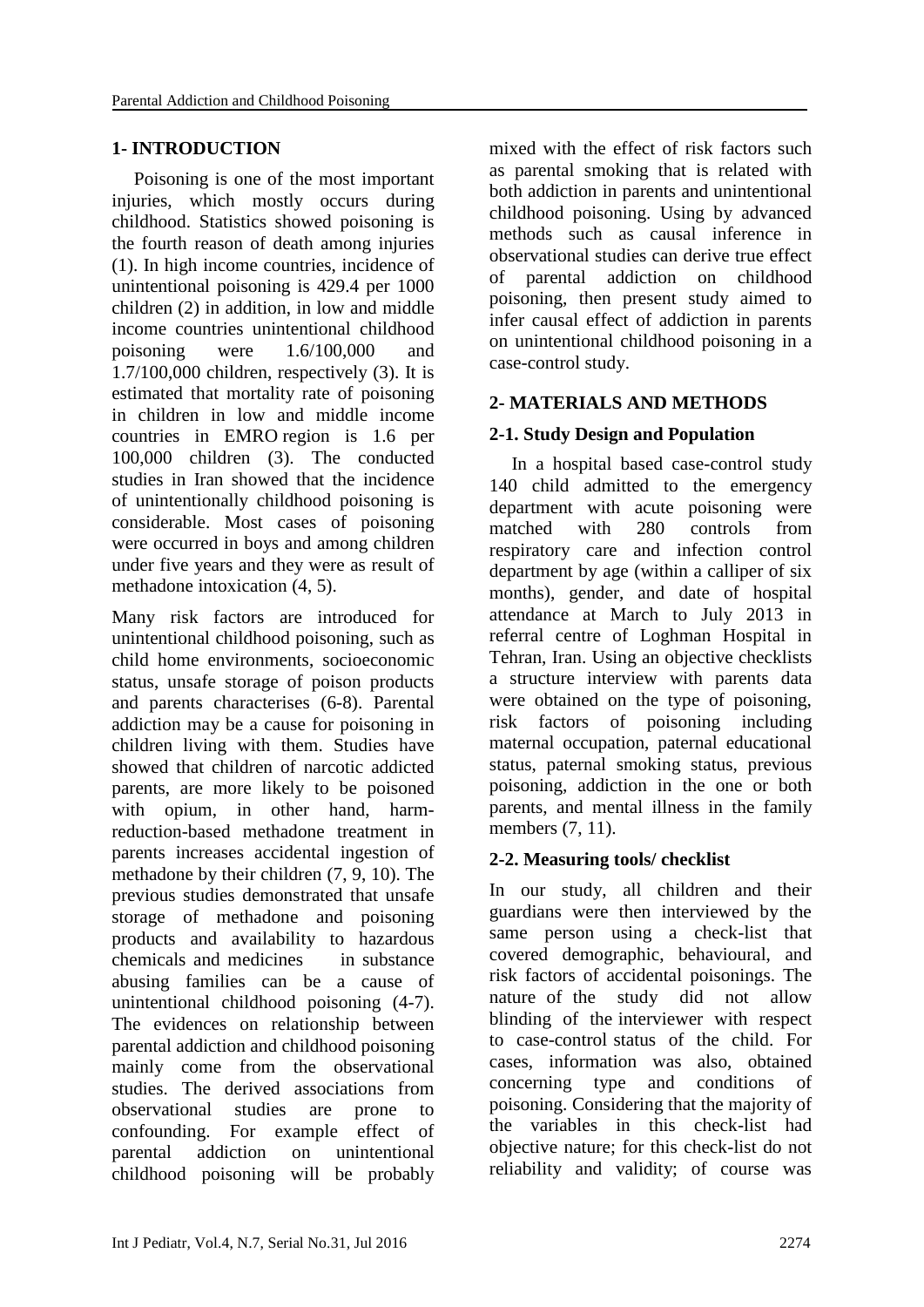consulted with two statistician and three epidemiologist experts in the field, they also had the same opinion. In this check-list, content validity measured by relying on the knowledge of specialists poisoning who were familiar with the construct being measured. These subject-matter experts were usually provided with access to the check list and were asked to provide feedback on how well each question measures the construct in question. Then their feedback analysed that there was sufficient agreement between them in the field of content validity.

### **2-3. Inclusion criteria**

Inclusion criteria for cases were children aged less than 15 years who had been taken to the paediatric poisoning department of Loghman hospital, Tehran-Iran, and also for controls were children who were taken to the outpatient clinics of the hospital with suspected problems of the respiratory and digestive system or with infectious diseases.

### **2-4. Exclusion criteria**

Neurological and metabolic diseases, brain infection and trauma were considered as exclusion criteria and this people were omitted from the control group.

### **2-5. Ethical considerations**

The ethics committee of Loghman hospital, Tehran- Iran, approved the study and all of the children parents provided written informed consent. Participation in the study was voluntary and the questionnaires had no name. Data were extracted all the questionnaires, in general.

# **2-6. Data analyses**

Inverse probability weighting (IPW) was used to estimate the effect of parental addiction in which it is independent of the measured confounders in a pseudo population. For causal inference methods such as IPW, it is necessary that based on the studied sample a pseudo population be simulated. As, a randomized clinical trials, in pseudo population individuals be randomized in two groups with and without addicted parents.

The individual in studied sample will be copied in pseudo population with a weight that is inversed of conditional selection probability. In IPW methods, conditional selection probability entering into parental addiction groups (Yes or No) was estimated by conducting multivariable logistic model with parental addiction as binary dependent variable and measured confounders including parental smoking, father education, mother education and parents with mental disorder as covariate. The inverse of the conditional probability was considered as un-stabilized weights. Participants are copied in pseudo population with these calculated weights. Very low estimated weights lead participation over copied in pseudo population, so stabilized weights were estimated by dividing marginal selection probability in addiction groups by conditional selection probability. Finally, conditional logistic regression with varying weights within the matched set ("wc logit" command in stata) was used to estimate the effect of parental addiction on poisoning in children.

The varying weights within the same matched set, was defined by IPW. Data were analyzed using the STATA version 12.0 statistical software. The level of significance was defined as  $P \le 0.05$ .

# **3- RESULTS**

In this study, 140 poisoned children and 280 controls were investigated. The results showed that the most common types of poisoning were related to narcotics 83  $(58.6\%)$  and medicinal products 42  $(30\%)$ . Other types of poisoning include Chemical and Monoxide carbon and Unknown were 11 (7.9%), 3 (2.1%) and 2 (1.4%); respectively. Among the narcotics,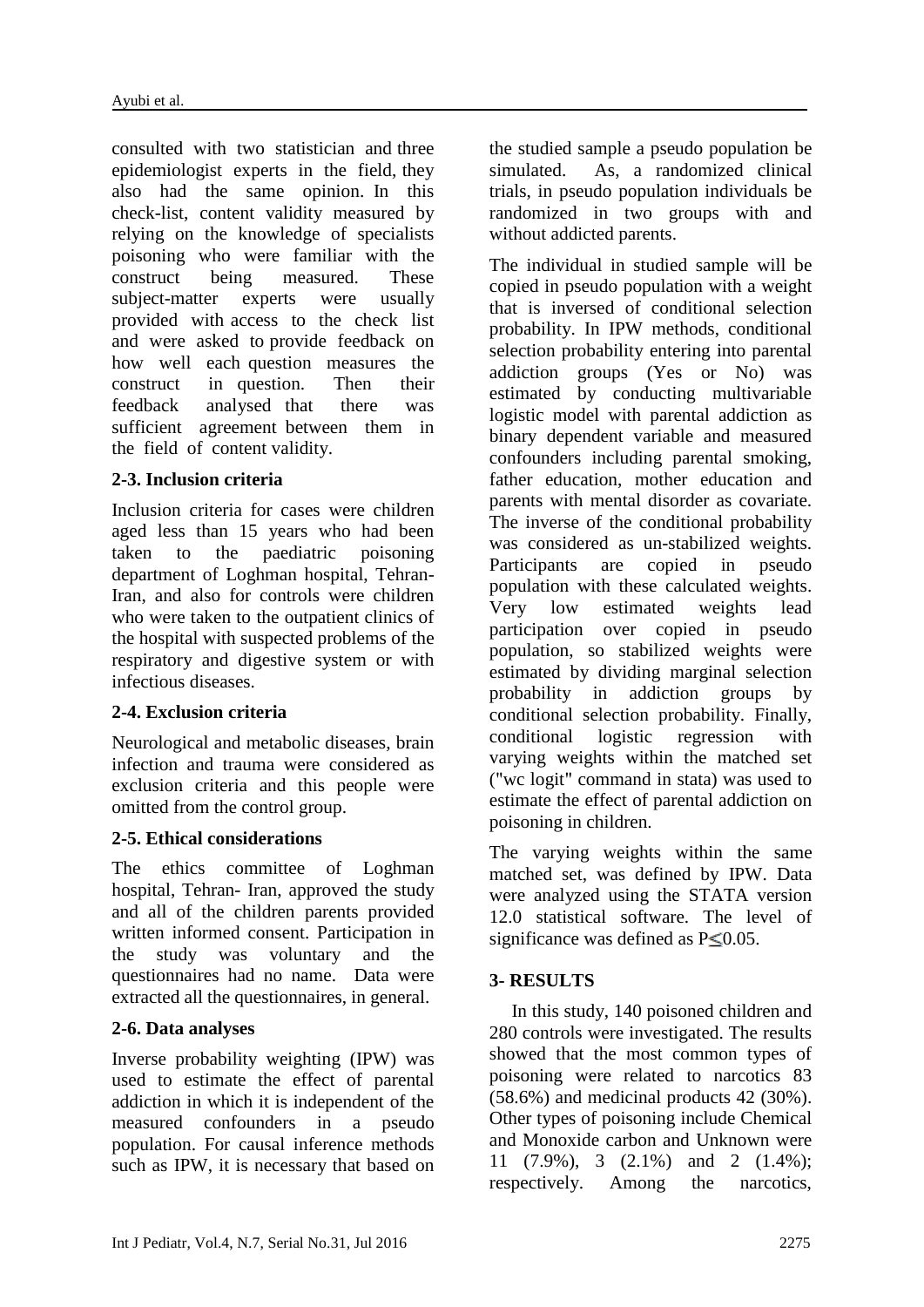Methadone was the most frequent poisoning agent with 62 (74.7%). The distribution characteristics of poisoned children versus the control group by age, gender, maternal occupation, parental education, parental smoking status, parental addiction, household of size, location of Residence and parental mental disorder are shown in **Table.1**.

Univariate logistic regression showed that the all measured confounders were significantly related with unintentional childhood poisoning, strongest effect was for parental smoking, OR (95% CI): 7.3 (4.3, 12.2), it means the odds of having parental smoking in cases is 6.3 time of controls (**Table.2**).

The mean un-stabilized weight and standard deviation (SD) in case and control groups were 13.1+ 21.4 and 1.4+ 0.81, respectively. For stabilized weight mean (SD) in case and control group were 4.4+7.1 and 0.93+0.54, respectively (**Figure.1**).

The main logistic regression analyses indicated that addiction in parents have a very strong positive effect on unintentional poisoning. In two conditional logistic model with un-stabilized weighted and stabilized weighted models compared to controls group, poisoned children have the odds of 1.6 and 2.6 times that their parents addicted to substance, respectively (**Table.3**).

| <b>Table-1</b> : Demographic characteristics of children in control $(n=280)$ and case |               |                 |
|----------------------------------------------------------------------------------------|---------------|-----------------|
| $(n=140)$ groups                                                                       |               |                 |
| Variable                                                                               | Cases $(\% )$ | Controls $(\%)$ |
| Age (year)                                                                             |               |                 |
| $\leq1$                                                                                | 16(11.4)      | 40(14.3)        |
| $2 - 4$                                                                                | 84(60)        | 164(58.6)       |
| >5                                                                                     | 40(28.6)      | 76(27.1)        |
| Gender                                                                                 |               |                 |
| Male                                                                                   | 80(57.1)      | 160(57.1)       |
| Female                                                                                 | 60(42.9)      | 120(42.9)       |
| Maternal occupation                                                                    |               |                 |
| Housewife                                                                              | 123(87.9)     | 264(94.3)       |
| Other                                                                                  | 17(12.1)      | 16(5.7)         |
| Mother education                                                                       |               |                 |
| Academic                                                                               | 13(9.3)       | 49(17.5)        |
| Non-academic                                                                           | 127(90.7)     | 231(82.5)       |
| Father education                                                                       |               |                 |
| Academic                                                                               | 16(11.4)      | 69(24.7)        |
| Non-academic                                                                           | 124 (88.6)    | 211(75.3)       |
| Paternal smoking                                                                       |               |                 |
| No                                                                                     | 43(30.8)      | 215(76.9)       |
| Yes                                                                                    | 97(69.2)      | 65(23.1)        |
| Parental addiction                                                                     |               |                 |
| N <sub>0</sub>                                                                         | 53(37.9)      | 259(92.5)       |
| Yes                                                                                    | 87(62.1)      | 21(7.5)         |
| Parental Mental disorder                                                               |               |                 |
| N <sub>o</sub>                                                                         | 110(78.6)     | 265(94.6)       |
| Yes                                                                                    | 30(21.4)      | 15(5.4)         |
| <b>Location of Residence</b>                                                           |               |                 |
| City                                                                                   | 133(95)       | 259(92.5)       |
| Village                                                                                | 7(5)          | 21(7.5)         |
| Household of size                                                                      |               |                 |
| < 4                                                                                    | 42(30)        | 128(45.7)       |
| >4                                                                                     | 98(70)        | 152(54.3)       |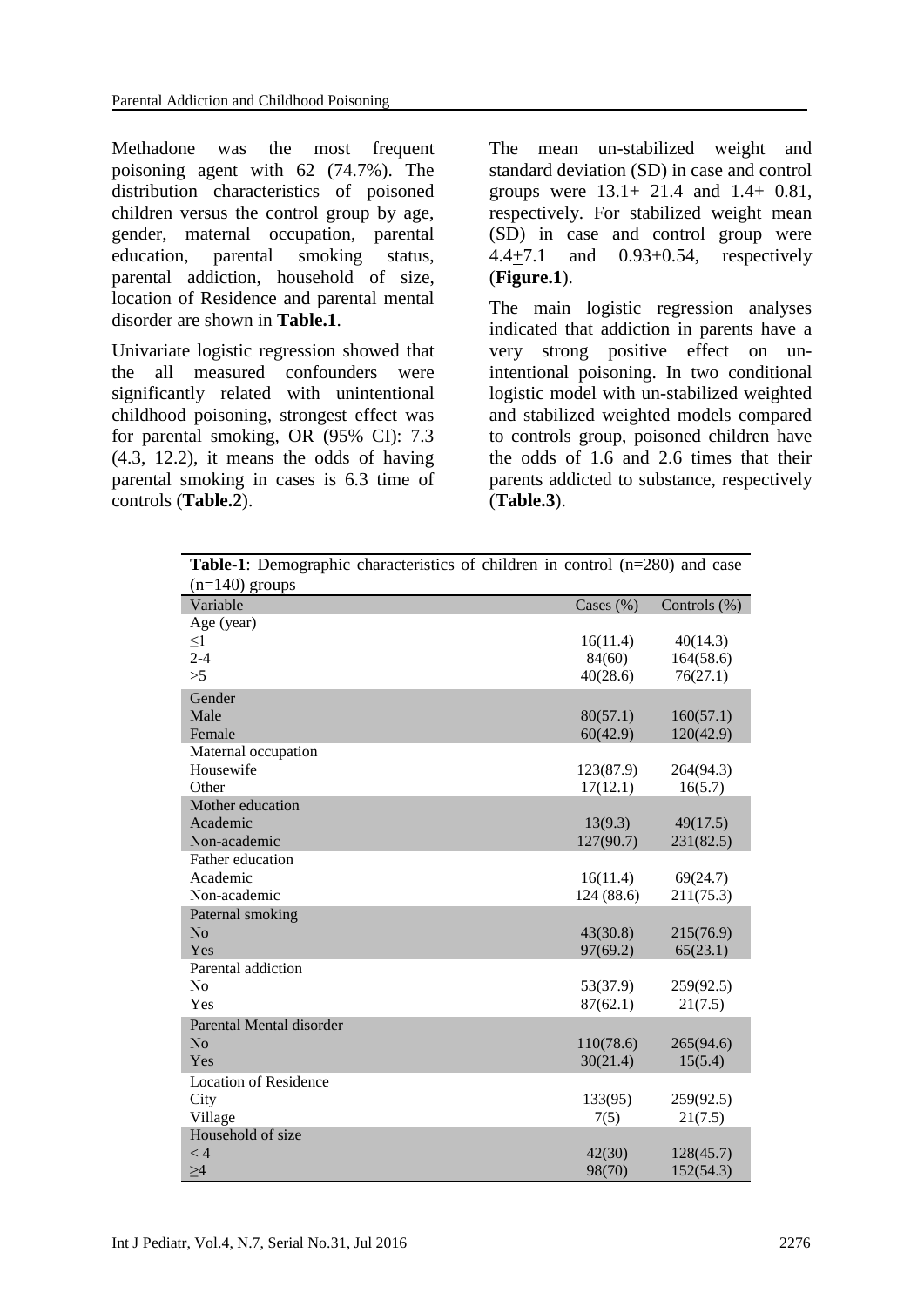| <b>Table-2:</b> Characteristics of the study participants, univariate conditional logistic regression analyses |                   |                |                |         |  |  |  |
|----------------------------------------------------------------------------------------------------------------|-------------------|----------------|----------------|---------|--|--|--|
| showing odds ratio (ORs), with the corresponding 95 % confidence intervals (CIs)                               |                   |                |                |         |  |  |  |
| Variables                                                                                                      | Control $(n=280)$ | Case $(n=140)$ | OR (95%CI)     | P-value |  |  |  |
| Parental smoking                                                                                               |                   |                |                |         |  |  |  |
| <b>Yes</b>                                                                                                     | 65(23.1)          | 97(69.2)       | 7.3(4.3, 12.2) | < 0.001 |  |  |  |
| Maternal occupation                                                                                            |                   |                |                |         |  |  |  |
| <b>Yes</b>                                                                                                     | 16(5.7)           | 17(12.1)       | 2.2(1.1, 4.5)  | 0.04    |  |  |  |
| Parental Mental disorder                                                                                       |                   |                |                |         |  |  |  |
| <b>Yes</b>                                                                                                     | 15(5.3)           | 30(21.4)       | 4.6(2.3, 9.1)  | < 0.001 |  |  |  |
| Mother education                                                                                               |                   |                |                |         |  |  |  |
| N <sub>0</sub>                                                                                                 | 3(2)              | 6(4.2)         | 4(1, 15)       | 0.05    |  |  |  |
| Father education                                                                                               |                   |                |                |         |  |  |  |
| No                                                                                                             | 7(2.5)            | 11(7.8)        | 3.1(1.2, 8.1)  | 0.01    |  |  |  |



**Fig.1**: Box plot of un-stabilized and stabilized weights in case and control groups

**Table-3**: The comparison between ordinary odds ratio and weighted odds ratios

| Variable                  | Control<br>$(n=280)$ | Case<br>$(n=140)$ | Ordinary conditional<br>regression logistic | Weighted<br>estimate<br>(un-stabilized) | Weighted<br>estimate<br>(stabilized) |
|---------------------------|----------------------|-------------------|---------------------------------------------|-----------------------------------------|--------------------------------------|
| Parental addiction<br>Yes | 21 (7.5)             | 87(62.1)          | 17.3(8.7, 34.6)                             | 2.6(1.9, 3.3)                           | 3.6(2.9, 4.3)                        |

#### **4- DISCUSSION**

To our knowledge, this research is the first study, to attempt clarify the causal effect of parental addiction on risk of poisoning in children that living in the homes with them. Our results showed that most cases of childhood poisoning were boys and it was as result of unintentional methadone intoxication. The estimated ORs of parental addiction on unintentional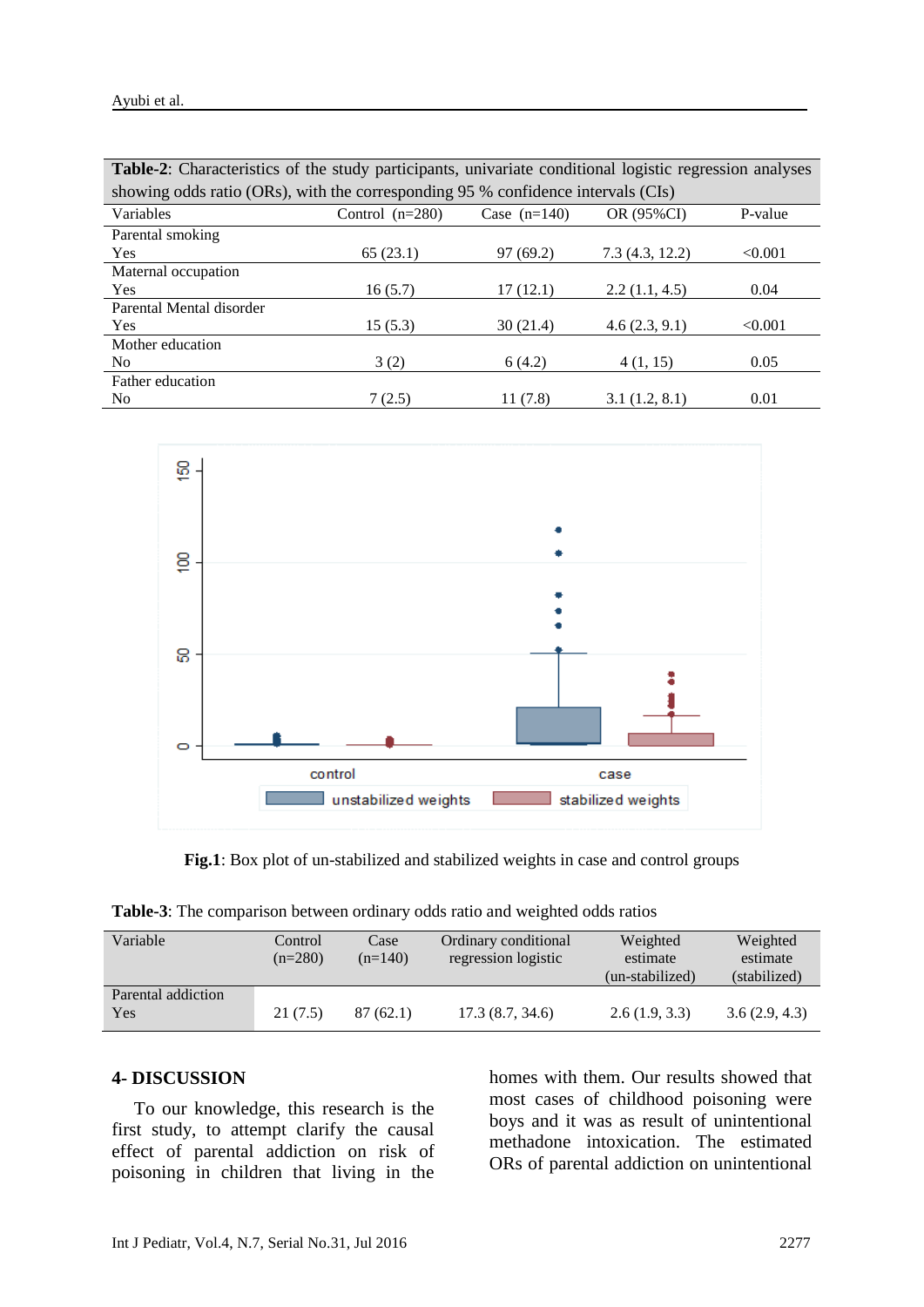childhood poisoning in two scenario of causal inference were 3.6 and 2.6. It means with removing confounding effect, odds of having addicted parents in cases are 2.6 and 1.6 times of controls.

One of important justification in injury epidemiology is poisoning in children that is introduced as a common and neglect injury in all countries [\(1,](#page-6-0) [12,](#page-6-10) [13\)](#page-6-11). For conducting efficient preventive intervention, it is necessary that valid and unbiased effects be estimated. The results of the present study verified the previous studies in Iran and other countries [\(5,](#page-6-4) [14,](#page-6-12) [15\)](#page-6-13), that there is a gender distribution of childhood poisoning as most cases of poisoning were seen in the boys.

All children were poisoned in present study with poison products. unintentionally and accidentally. As well as, poisoned children were under 12 years, so the role of some risk factors such as characteristics of parents can be more pivotal than other risk factors. Our analysis based on classic logistic regression found some parent's characteristics such as parental smoking and parental education can increase the incidence of unintentional poisoning in children that among the studied parent's characteristics, parental substance abuse had strongest effect; OR (95% CI): 17.3 (8.7, 34.6). Although, upper limit of odds ratio is infinite, but because of multifactorial aetiology in chronic diseases, observing very large odds ratio can be rare event, so the present study aimed to infer a causal effect about parental substance abuse and the effect remained significant for parental substance abuse when measured confounders were controlled. Childhood poisoning can arise directly from parental addiction as a byproduct in some mechanisms. Previous studies demonstrated that ability of child supervision among drug addicted parents will be decreased [\(16,](#page-6-14) [17\)](#page-7-0) and some behaviours such as keeping out of reach and safe storage of poison products won't be well-established in addicted parents [\(4,](#page-6-3) [18\)](#page-7-1). Our results showed that most of children were poisoned so that number (%) of narcotic products was 83 (56.8). Among the narcotic products, Methadone 62 (74.7), Opium 10 (12), Cannabis 1 (1.2) and Amphetamine 10 (12.1) had highest frequency respectively. The higher figure of accidental methadone ingestion in children probably is as result of unsafe storage of methadone when parents are in harm-reduction-based methadone treatment. It has been argued that methadone users may not perceive the risk poisoning in children by methadone [\(19\)](#page-7-2).

One study suggested that non-medicinal poison products usually stored at low adult eye levels places [\(20\)](#page-7-3), so methadone syrup may be stored in downstairs of refrigerator or storage in soda bottles, glasses or water bottles that are likely to be accessible for children. The effects of parental addiction on poisoning in children can emphasize the education of parents on how their actions affect their children. If a parents be aware of the adverse outcomes that substance and/or poisoning products can do to their children, they may perceive that it is not noteworthy to continue with this behaviour or they may apply preventive and supporting interventions such as safe storage of poison products in the direction of decrease in poisoning in children [\(21\)](#page-7-4).

### **4-1. Limitations of the study**

Some limitations of present study should be considered. First, some measured confounders are missed in our analysis, so that other confounding variables such as maternal smoking that is more prevalent in other countries may change the effect of parental addiction.

Second, all addicted substances aggregated in one variable named parental addiction may be along with bias e.g. effect of parental cannabis abuse may be different from effect of Methadone when parents are in maintenance treatment phase and to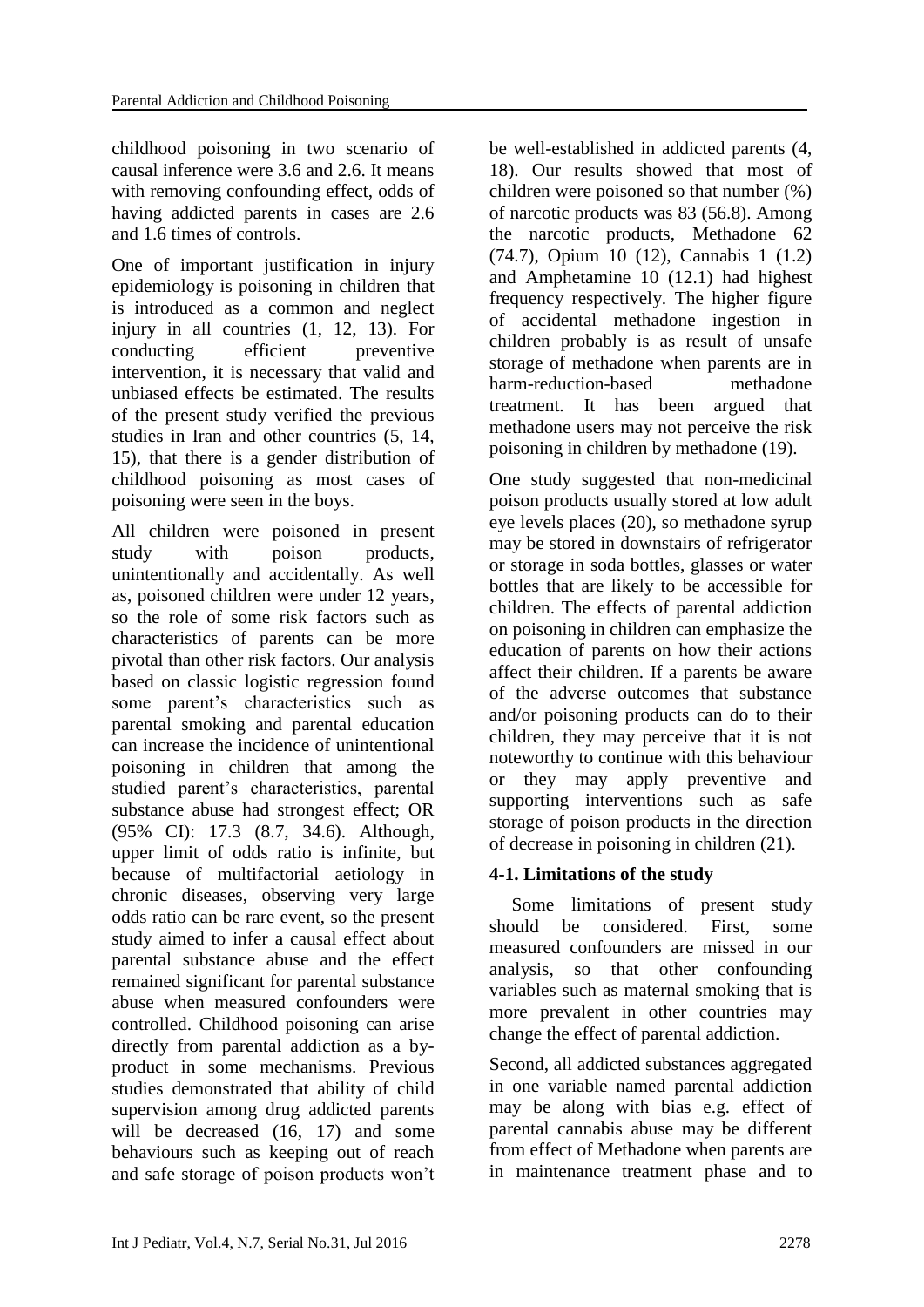clarify this matter comprehensive studies are recommended.

#### **5. CONCLUSION**

In summary, in a causal inference approach if children have addicted parents are more likely to be unintentionally poisoned. Training on preventive interventions such as safe storage of methadone and store poisoning product out of reach and sight of children in substance abusing families and promoting the health literacy of addicted parents can be considered to diminish the incidence of poisoning in children.

# **6- CONFLICT OF INTEREST**

 The authors have no conflicts of interest to declare for this study.

# **7- REFERENCES**

<span id="page-6-0"></span>1. Hyder AA, Wali S, Fishman S, Schenk E. The burden of unintentional injuries among the under‐ five population in South Asia. Acta paediatrica 2008;97(3):267-75.

<span id="page-6-1"></span>2. Franklin RL, Rodgers GB. Unintentional child poisonings treated in United States hospital emergency departments: national estimates of incident cases, population-based poisoning rates, and product involvement. Pediatrics 2008;122(6):1244-51.

<span id="page-6-2"></span>3. Peden M. World report on child injury prevention: World Health Organization; 2008.

<span id="page-6-3"></span>4. Hosseininasab A, Vahidi A, Bagheri-Charouk F. Predisposing Factors for Methadone Poisoning in Children Hospitalized at Kerman Afzalipour Hospital, Iran. Addiction & health. 2016;8(1):61.

<span id="page-6-4"></span>5. Manouchehrifar M, Derakhshandeh N, Shojaee M, Sabzghabaei A, Farnaghi F. An epidemiologic study of pediatric poisoning; a six-month cross-sectional study. Emergency 2016;4(1):21.

<span id="page-6-5"></span>6. Ahmed B, Fatmi Z, Siddiqui AR. Population attributable risk of unintentional childhood poisoning in Karachi Pakistan. PloS one 2011;6(10):e26881.

<span id="page-6-6"></span>7. Ayubi E, Mansori K, Soori H, Khazaei S, Gholami A, Rajabi A, et al. Population attributable risk of unintentional poisoning in young children in Iran. International Journal of Pediatrics. 2016;4(4):1655-62.

8. Chatsantiprapa K, Chokkanapitak J, Pinpradit N. Host and environment factors for exposure to poisons: a case-control study of preschool children in Thailand. Injury Prevention 2001;7(3):214-7.

<span id="page-6-7"></span>9. Ghorbani F, Salimkhani N, Pakdel S. Methadone Poisoning in Children and some Factors affecting it: A Cross-sectional Study in Tabriz, Northwest of Iran. International Journal of Pediatrics 2015;3(4.1):725-31.

<span id="page-6-8"></span>10. Pragst F, Broecker S, Hastedt M, Herre S, Andresen-Streichert H, Sachs H, et al. Methadone and illegal drugs in hair from children with parents in maintenance treatment or suspected for drug abuse in a German community. Therapeutic drug monitoring 2013;35(6):737-52.

<span id="page-6-9"></span>11. Mansouri K, Souri H, Farnaghi F, S. K. Assesment of children accidental poisoning risk factors: A case control study in Tehran. Journal of safty improvement and prevention of jurnies 2014;1(14):183-9.

<span id="page-6-10"></span>12. Bronstein AC, Spyker DA, Cantilena Jr LR, Rumack BH, Dart RC. 2011 annual report of the American Association of Poison Control Centers' National Poison data system (NPDS): 29th annual report. Clinical toxicology 2012;50(10):911-1164.

<span id="page-6-11"></span>13. O'Brien C. Pediatric Poisoning Fatalities From 1972 Through 2005. Bethesda, MD: US Consumer Product Safety Commission. 2008.

<span id="page-6-12"></span>14. Avdimiretz N, Phillips L, Bratu I. Focus on pediatric intentional trauma. Journal of trauma and acute care surgery 2012;72(4):1031-4.

<span id="page-6-13"></span>15. Herbert HK, van As AB, Bachani AM, Mtambeka P, Stevens KA, Millar AJW, et al. Patterns of pediatric injury in South Africa: an analysis of hospital data between 1997 and 2006. Journal of Trauma and Acute Care Surgery 2012;73(1):168-74.

<span id="page-6-14"></span>16. Ammerman RT, Kolko DJ, Kirisci L, Blackson TC, Dawes MA. Child abuse